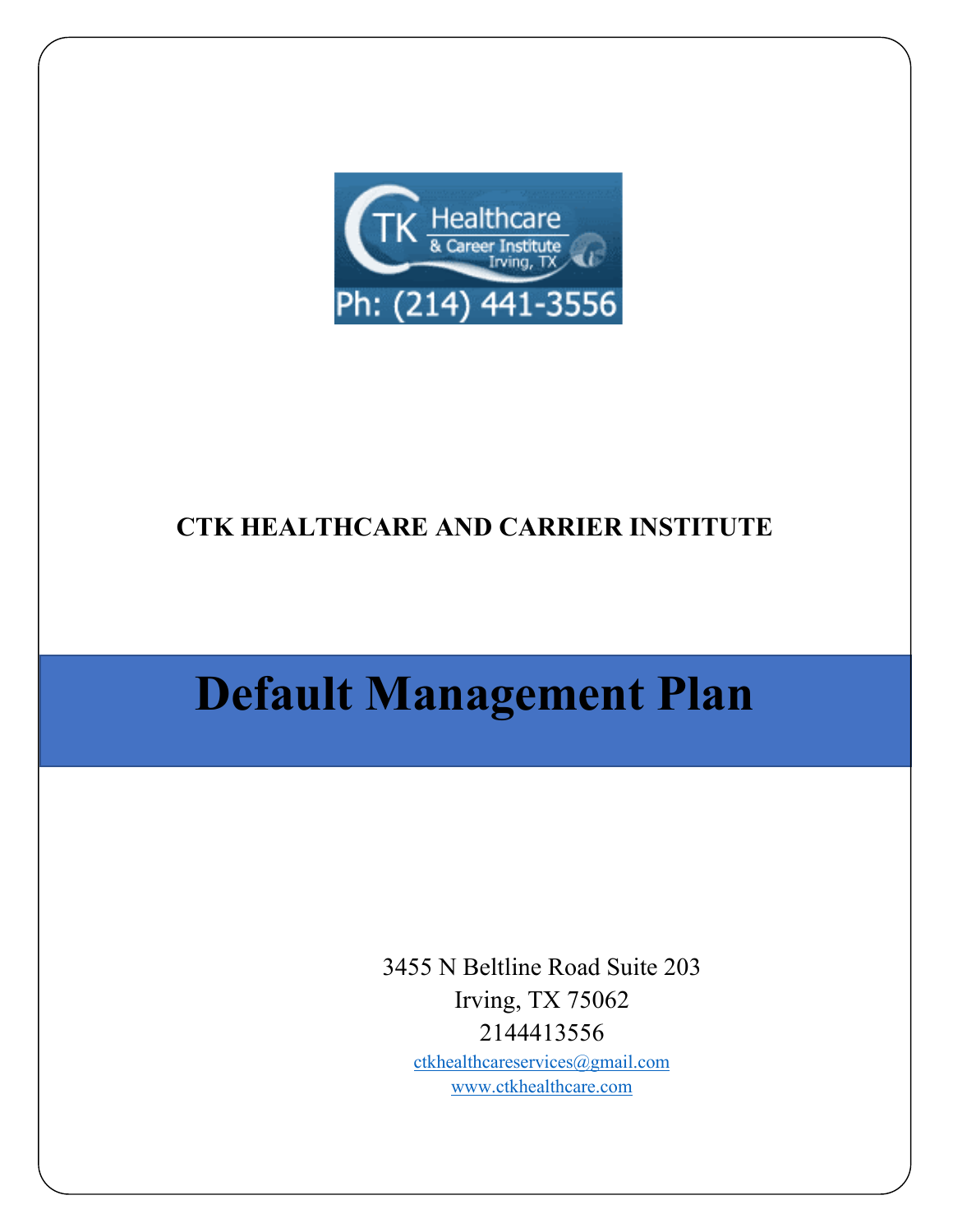#### **Default Management Plan**

**Objective:** Default management programs are developed to help school and students to reduce the total loans and increase retention to be successful. It helps the students to know the amount of loans borrowed loans and repayment options. It supports to prevent schools and students from any non-compliance financial responsibility that they might hold. It encourages the student to be educated about the pros and cons of the loan to review, repay, and maintain their status so there is no delinquency or default.

**Responsible person:** CTK gives the responsibility to its Financial Aid Director (FAD) to implement this policy

**List of activities:** Followings are the list of activities

## **1. Early stages of enrollment**

After completion of the enrollment, school does the financial aid packaging for the student. The school provide the students with the itemized cost of the tuition and fees of the respective program enrolled and the award letter from federal aid. Students are explained in detail about the aid, or the total funds approved on the letter. The students are given the choice to decide to either accept or decline the respective type of funds. If they decide to take the loans, they are required to complete the entrance counseling. The school participate to explain the details included in entrance counseling and Rights and responsibilities mentioned in the Master Promissory note (MPN). Their emergency contact and the reference are recorded in the file in cases of any medical or health emergency as well as academic and financial responsibility to be maintained as needed. Communication is done from the school to the respective students in a timely manner to ensure about the total tuition and fees on their account and the payment made through financial aid. Early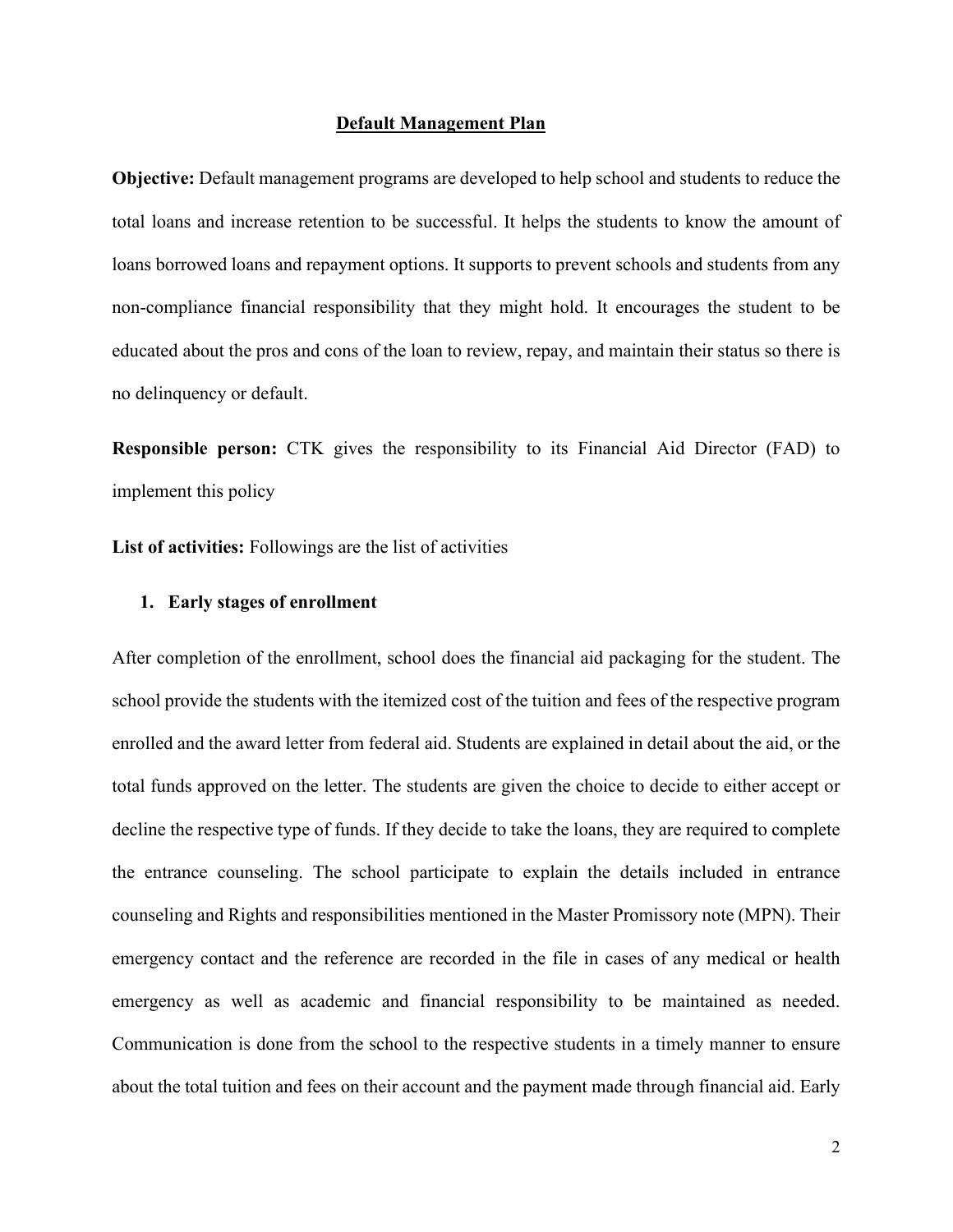determination is made on the bases of the school status or professional judgement. If there is any default-risk, the loans are highly discouraged. The negative consequences of the delinquency and default are explained such as long-term impact on their credit report, at least 7 years to maintain, difficulty in getting approved for additional federal benefits or personal loans as mortgage or auto as well as information transferred to the collection teams.

#### **2. Late stages of Enrollment**

The school is constantly in contact with the students regarding their attendance, academic progress or satisfactory academic progress report and the financial responsibility. Based on the reports provided through the instructors and academic department, the attendance and SAP is confirmed and sent for the second disbursement. After the second payment is made and when the student is approaching to their graduation students, students are informed to complete the required Exit counseling. The estimation of the funds is generated to help students better understand about the principle and the interest that is and will be reflected in their account. The repayment plan options are provided to them by their loan servicer through their fafsa portal. The school helps them to choose the plan providing them with the information on who is the loan servicer, their initial month and the day of repayment and required detailed listed on their chosen plans. They are also made sure that any changes in their personal or financial information related to the loans has to be notified to their loan servicer and school. If the students have many loans from many schools, they are also taught the concept of loan consolidation for the proper management of the repayment. If the students decide to withdraw from the program, they are required to notify the school in writing with the reason. However, if the student stops to show up for the class and does not maintain their attendance timely and they are not back to the school after 14 days of their leave of absence, they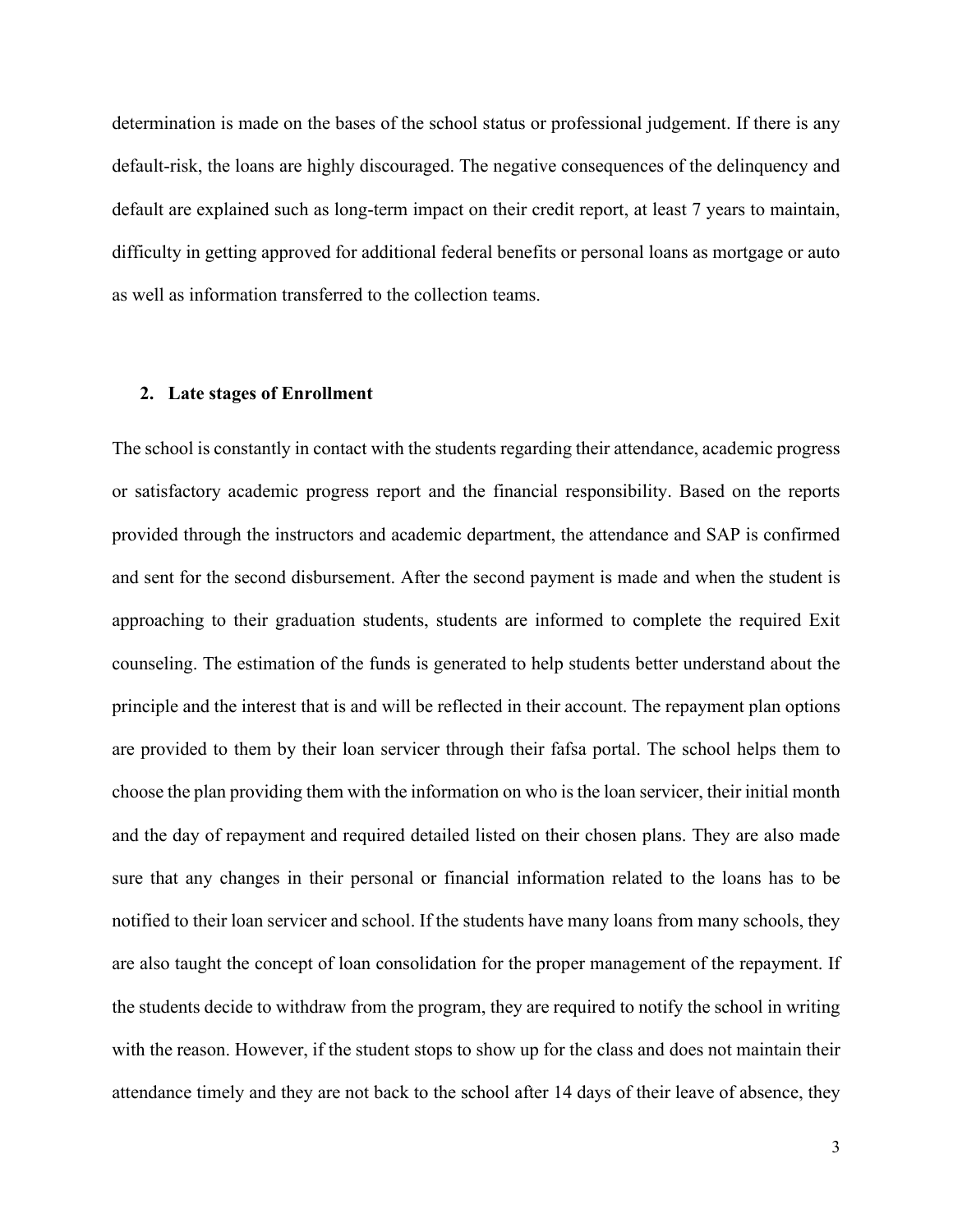are put into withdrawal status. In these cases, the return to title IV is done to determine the funds that student owes to the school and funs are disbursed or refunded accordingly.

#### **3. After students Leave Students**

Students' attendance and SAP report is completed and registered in the file. The enrollment report in recorded in the document and present to the services to update the status of the student in National student Loan Data System. The students are in contact through phone calls and emails, and they are constantly reminder before the repayment plans. If any financial assistance is needed, they are recommended to the nursing home and healthcare facility for jobs opportunities.

## **4. Enhance entrance counselling and Exit Counselling**

Entrance counseling are required to be completed by the students to receive the Federal Direct Loans. It includes all the terms and conditions of the borrower and the details about requirements and obligations as a student. It presents you with the sample calculation of the how the funds work including the loan limit, interest rate, Capitalization, grace period, loan discharge, loan servicer and others. Master promissory note is one of the important documents that provides all the rights and responsibility of the student borrower and its positive and negative consequences.

Exit counselling provides the students about the exact disbursement done on their account and provide the details on the repayments plans. The school also helps the students through the process of understanding the numbers and choose the suitable option including their ethical responsibility to pay off the direct loan..